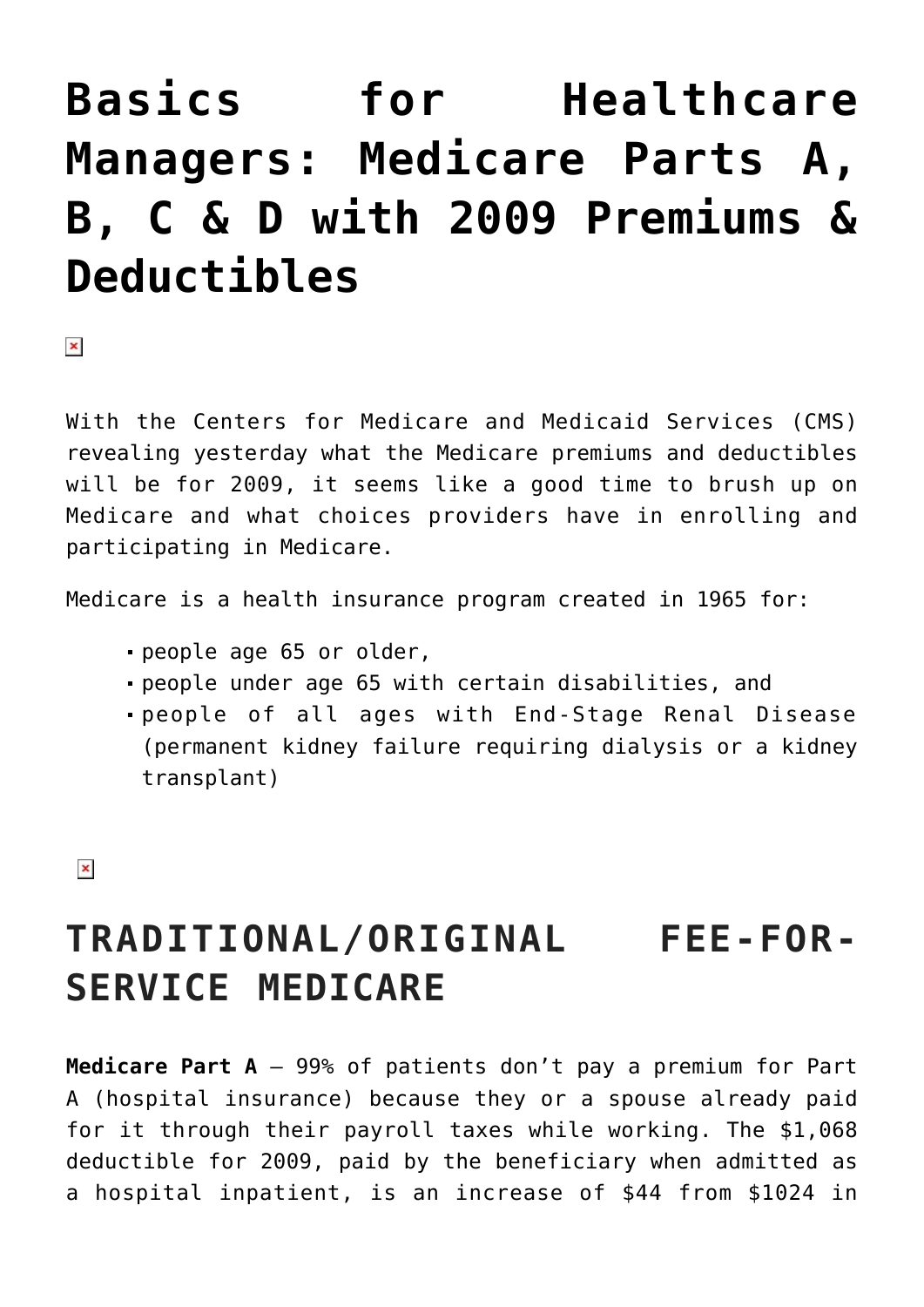2008. Part A helps cover:

- inpatient care in hospitals
- including critical access hospitals
- skilled nursing facilities (not custodial or long-term care)
- some hospice care
- some home health care

**Medicare Part B** – Part B (outpatient/doctor insurance) base premium for 2009: \$96.40/month (no change from 2008.) Premiums are higher for single people over 65 making more than \$85K per year and for couples making over \$170K. Part B premiums cover approximately one-fourth of the average cost of Part B services incurred by beneficiaries aged 65 and over. The remaining Part B costs are financed by Federal general revenues. In 2009, the Part B deductible will be \$135, the same as it was in 2008. Part B helps cover:

- doctors' services and outpatient care
- some services of physical and occupational therapists
- some home health care

**Medicare Part D** – Starting January 1, 2006, Medicare prescription drug coverage became available to everyone with Medicare. In 2008, the deductible is \$275, in 2009 it will be \$295.

 $\pmb{\times}$ 

### **MEDICARE HEALTH PLANS (MEDICARE**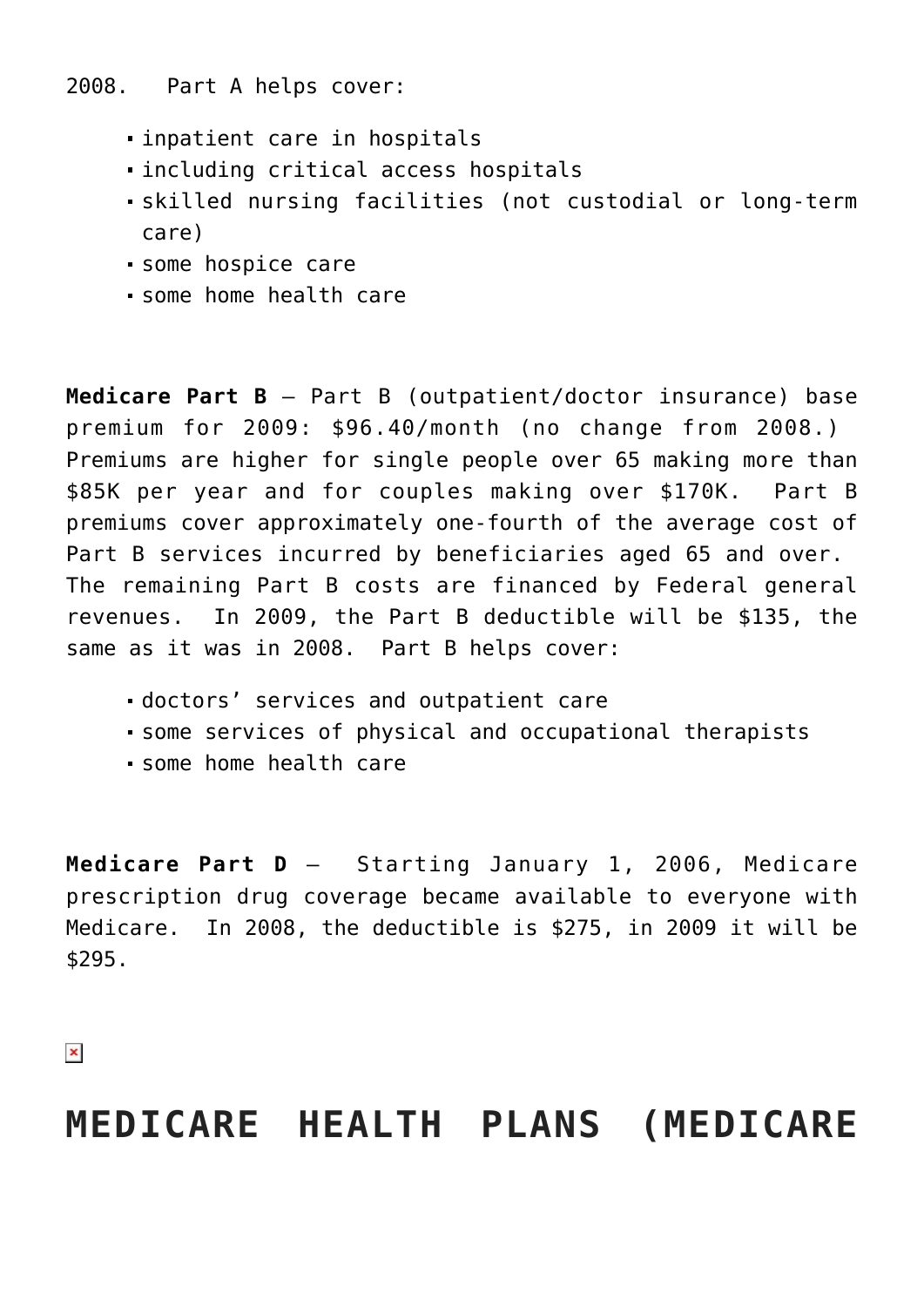# **ADVANTAGE)**

**Medicare Part C** – Medicare now offers beneficiaries the option to have care paid for through private insurance plans. These private insurance options are part of Medicare Part C, which was previously known as Medicare+Choice, and is now called Medicare Advantage. Medicare Advantage expands options for receiving Medicare coverage through a variety of private insurance plans, including private fee-for-service (PFFS) plans, health maintenance organizations (HMOs) and preferred provider organizations (PPOs), and through new mechanisms such as medical savings accounts (MSAs), as well as adding payment for additional services not covered under Part A or B.

 $\pmb{\times}$ 

### **COMPARISON OF MEDICARE PLANS**

### **Original Medicare Plan**

**WHAT?** The traditional pay-per-visit (also called fee-forservice) arrangement available nationwide.

**HOW?** Providers can choose to participate ("par") or not participate ("non-par".) Participating providers accept the Medicare allowable and collect co-insurance (20% of the allowable.) Reimbursement comes to the providers. Nonparticipating providers may charge 15% more (called the "limiting" charge) than the Medicare allowable schedule, but the patient will receive the check, which is why some non-par practices require payment at time of service for Medicare patients. To charge patients for non-covered services, patients must sign an ABN before the service is provided.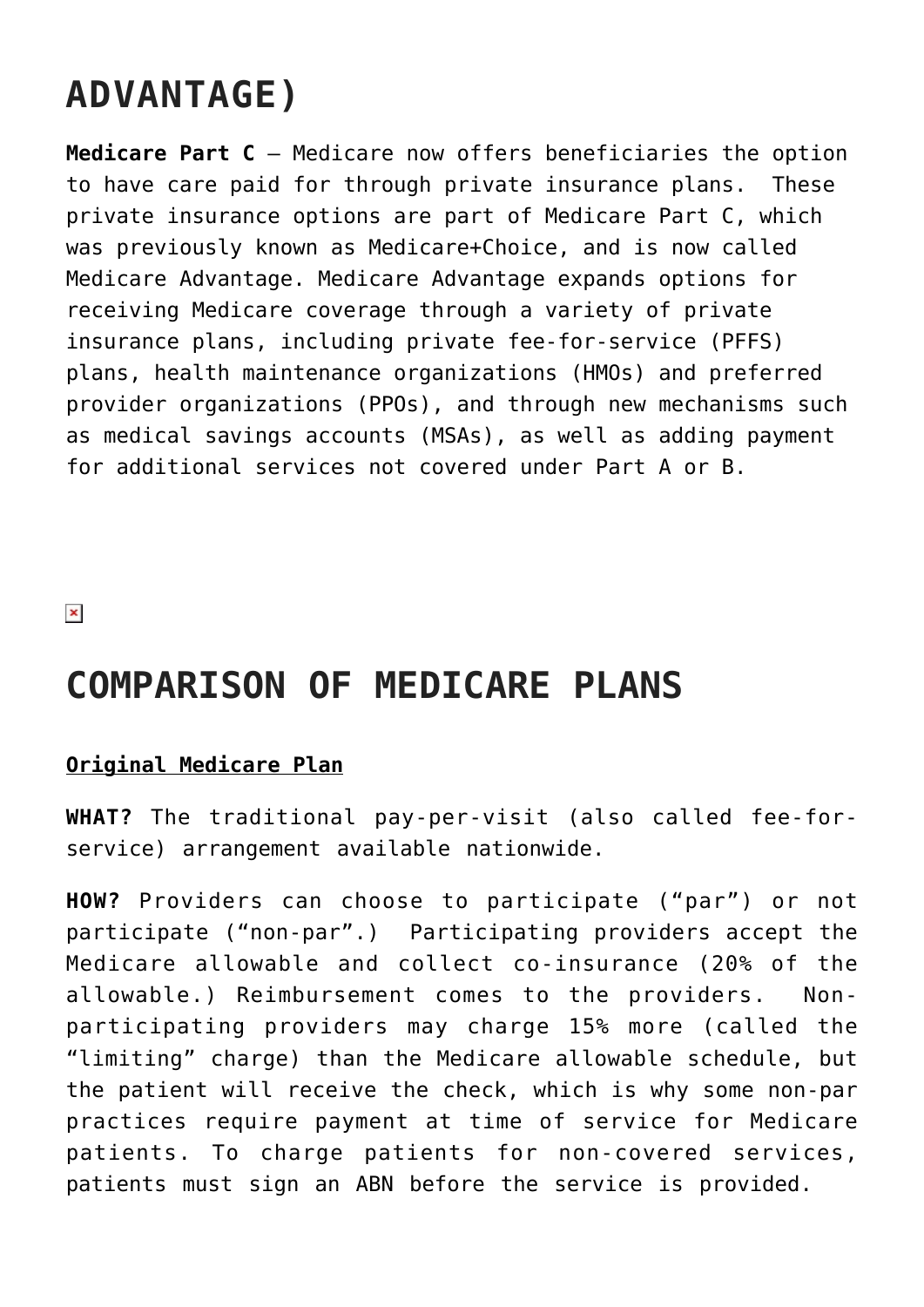### **Original Medicare Plan With Supplemental Medigap Policy**

**WHAT?** The Original Medicare Plan plus one of up to ten standardized Medicare supplemental insurance policies (also called Medigap insurance) available through private companies.

**HOW?** Medigap plans may cover Medicare deductibles and coinsurance, but typically will not cover anything Medicare will not. Medicare primary claims will "cross-over" to many Medigap secondary claims so the practice does not have to file the secondary Medigap claim. Patients may still have a small balance that is cost-prohibitive to bill for.

### **Medicare Coordinated Care Plan**

**WHAT?** A Medicare approved network of doctors, hospitals, and other health care providers that agrees to give care in return for a set monthly payment from Medicare. A coordinated care plan may be any of the following: a Health Maintenance Organization (HMO), Provider Sponsored Organization (PSO), local or regional Preferred Provider Organ. (PPO), or a Health Maintenance Organization with a Point of Service Option (POS).

**HOW?** You have to have signed a contract or be grandfathered in (called an "all-products" clause) under an existing contract to see patients and get paid. Primary care providers may have to provide referrals and/or authorization for specialty services and providers. A PPO or a POS plan usually provides out of network benefits for patients for an extra out-of pocket cost.

#### **Private Fee-For-Service Plan (PFFS)**

**WHAT?** A Medicare-approved private insurance plan. Medicare pays the plan a premium for Medicare-covered services. A PFFS Plan provides all Medicare benefits. Note: This is not the same as Medigap.